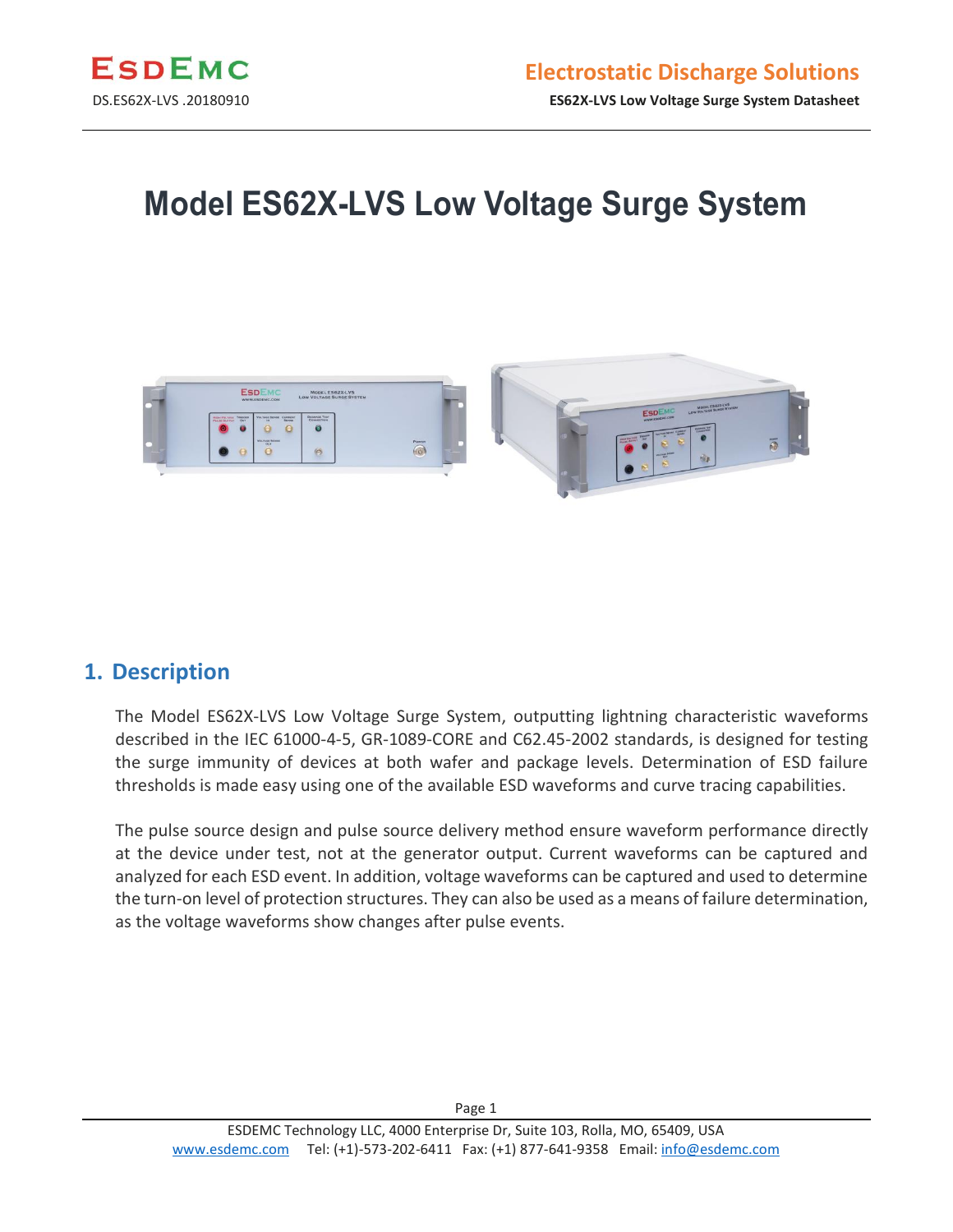DS.ES62X-LVS .20180910 **ES62X-LVS Low Voltage Surge System Datasheet**

#### **2. Features**

- Waveform clean and linear from 1V to 500 V
- Fully isolated surge pulsing circuit
- Optional software controlled automatic measurement
- Optional automatic failure detection includes DC spot check and static IV

#### **3. Applications**

- Pulsed IV-Curve and Failure Characterization of the surge pulse immunity for packaged and wafer level devices
- Test the surge pulse immunity for, packaged and PCB surge/EOS immunity
- 8/20 µs option meets IEC 61000-4-5
- 10/1000µs LVS Option meets GR-1089-CORE and C62.45-2002 IEEE standard

#### **4. Specifications**

| <b>Parameters</b>                         | LVS-500-8/20 Option                  | LVS-500-10/1000 Option         | <b>Unit</b> |
|-------------------------------------------|--------------------------------------|--------------------------------|-------------|
| <b>Output Voltage (Open Load)</b>         | $1 - 500$                            | $1 - 500$                      | $\vee$      |
| <b>Output Current (Short Load)</b>        | $0.5 - 250$                          | $0.12 - 55$                    | A           |
| <b>Output Precision</b>                   | ±5%                                  | ±5%                            | %           |
| <b>Output Resistance</b>                  | $2 + 10%$                            | $9 \pm 10\%$                   | Ω           |
| <b>Short Circuit Current Front Time</b>   | $8 + 20%$                            | $10 - 40%$                     | μs          |
| <b>Short Circuit Current Time-to-Half</b> | $20 \pm 20 \%$                       | $1000 + 20%$                   | μs          |
| <b>Open Circuit Voltage Front Time</b>    | $1.2 \pm 30 \%$                      | $10 - 40%$                     | μs          |
| <b>Open Circuit Voltage Time-to-Half</b>  | $50 \pm 20 \%$                       | $1000 + 50 %$                  | μs          |
| <b>Dimensions</b>                         | 347 X 300 X 145<br>mm                |                                |             |
| Weight                                    |                                      | 12                             | kg          |
| <b>Voltage Probe</b>                      | Passive voltage divider probe, 101:1 |                                |             |
| <b>Current Probe</b>                      |                                      | Passive current probe, 0.1 V/A |             |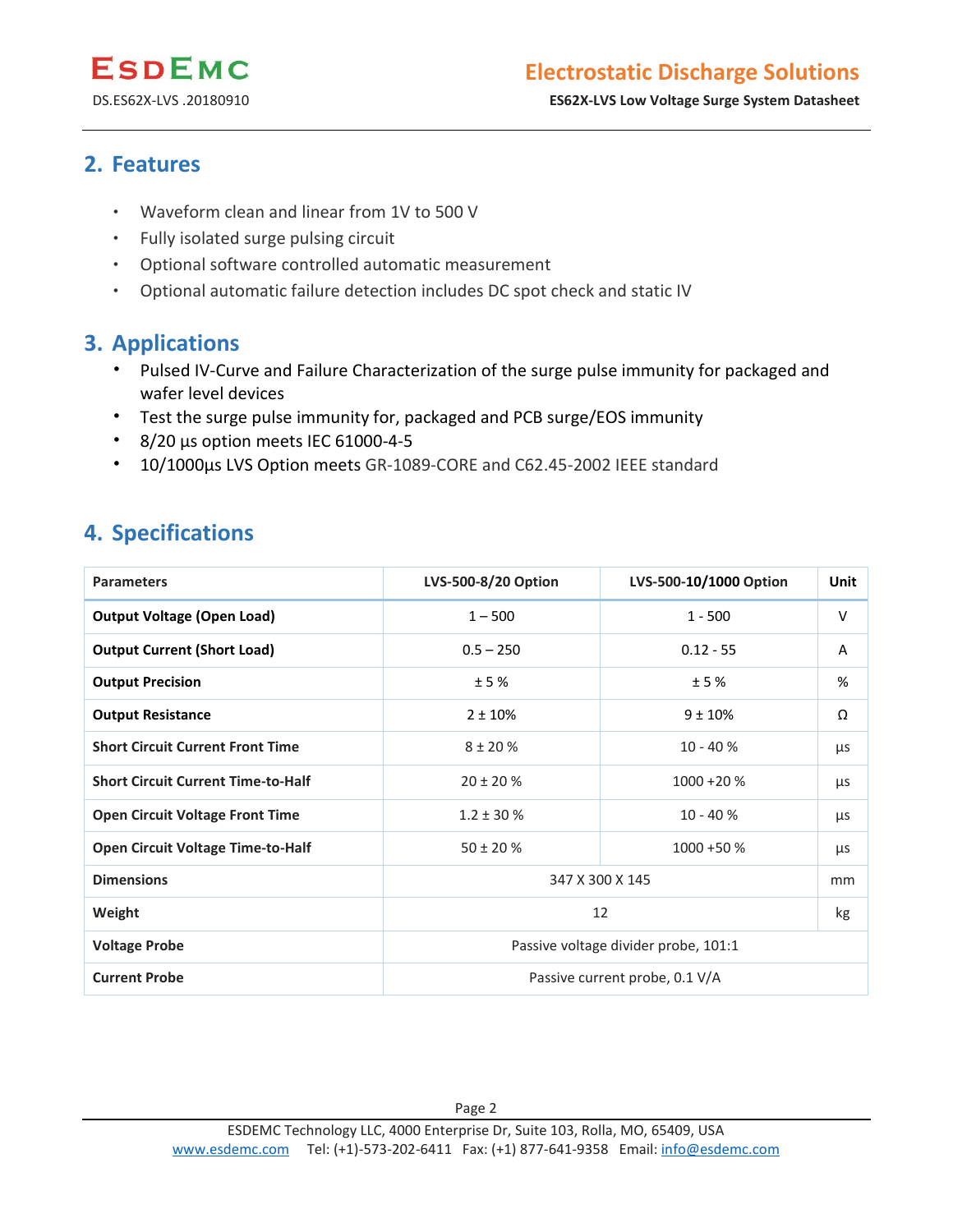

### **Electrostatic Discharge Solutions**

DS.ES62X-LVS .20180910 **ES62X-LVS Low Voltage Surge System Datasheet**



Page 3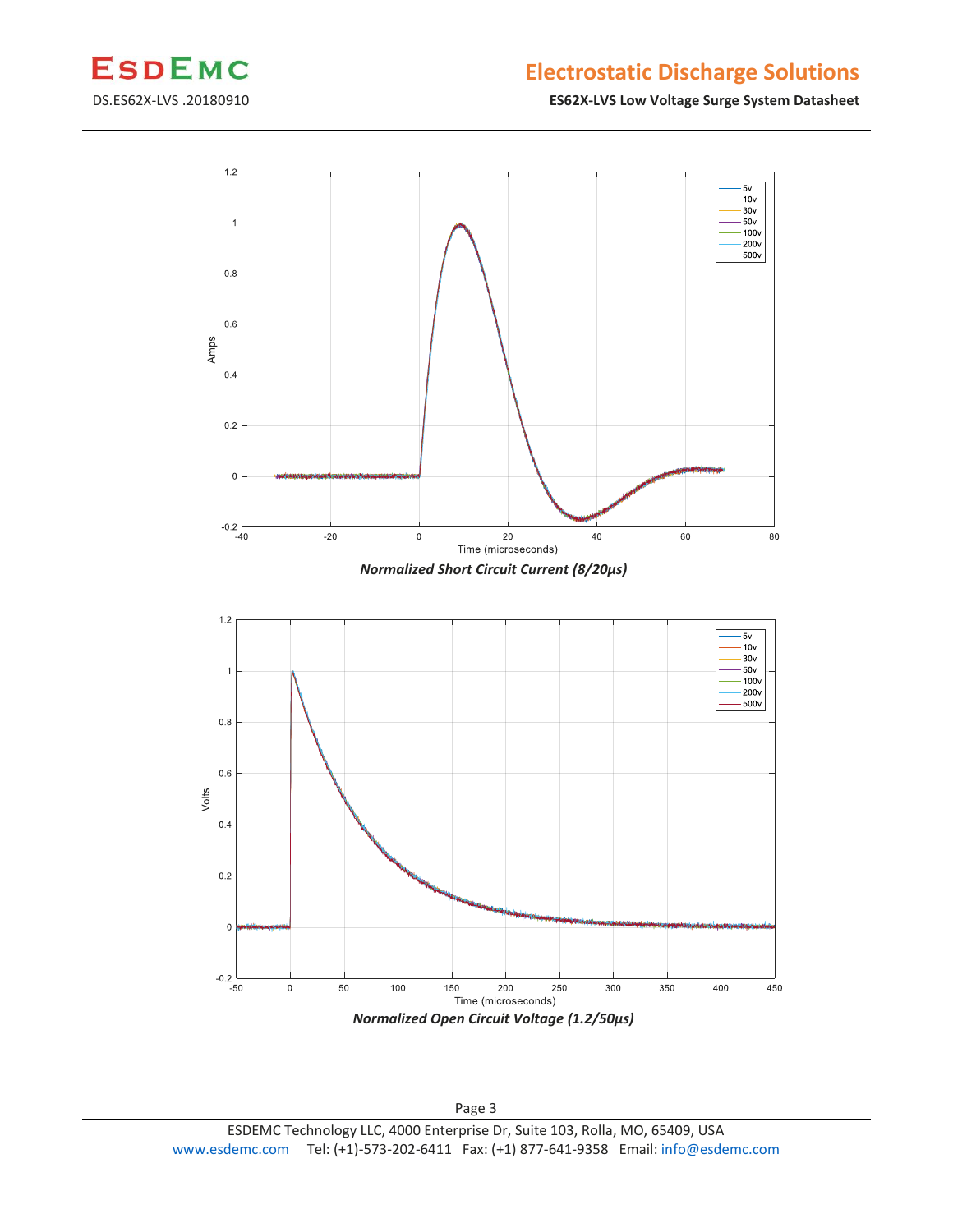

#### **Electrostatic Discharge Solutions**

DS.ES62X-LVS .20180910 **ES62X-LVS Low Voltage Surge System Datasheet**